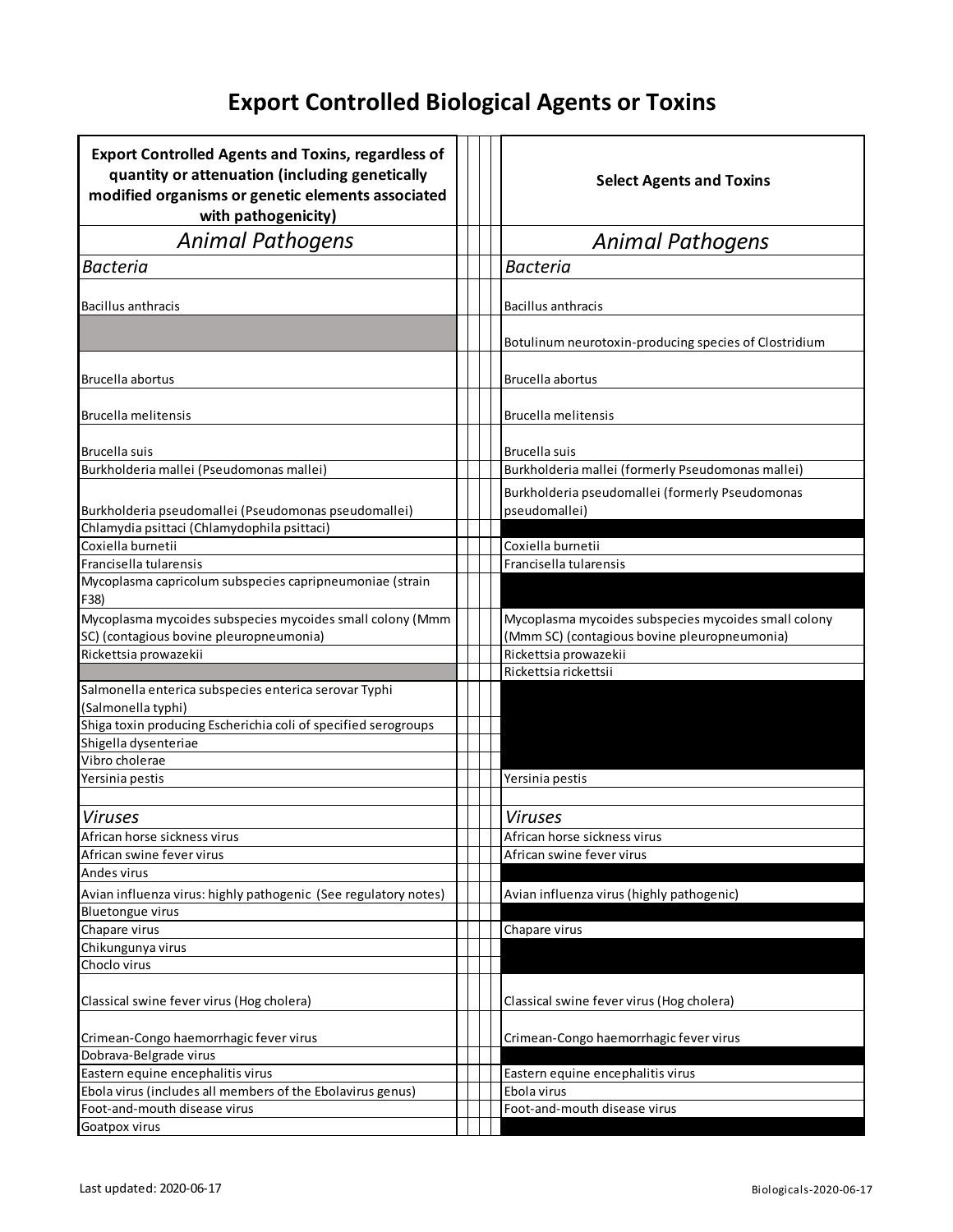| Guanarito virus (Venezuelan hemorrhagic fever)                |  | Guanarito virus (Venezuelan hemorrhagic fever)                                   |
|---------------------------------------------------------------|--|----------------------------------------------------------------------------------|
| Hantaan virus                                                 |  |                                                                                  |
| Hendra virus (Equine morbillivirus)                           |  | Hendra virus (Equine morbillivirus)                                              |
| Highly Pathogenic Avian Influenza virus (see Avian Influenza) |  | Highly Pathogenic Avian Influenza H5N1 virus                                     |
| Japanese encephalitis virus                                   |  |                                                                                  |
|                                                               |  |                                                                                  |
| Junin virus (Argentine hemorrhagic fever)                     |  | Junin virus (Argentine hemorrhagic fever)                                        |
| Kvasanur Forest disease virus                                 |  | Kyasanur Forest disease virus                                                    |
| Laguna Negra virus                                            |  |                                                                                  |
| Lassa virus                                                   |  | Lassa fever virus                                                                |
| Louping ill virus                                             |  |                                                                                  |
| Lujo virus                                                    |  | Lujo virus                                                                       |
| Lumpy skin disease virus                                      |  | Lumpy skin disease virus                                                         |
| Lymphocytic choriomeningitis virus                            |  |                                                                                  |
|                                                               |  |                                                                                  |
| Machupo virus (Bolivian hemorrhagic fever)                    |  | Machupo (Bolivian hemorrhagic fever)                                             |
| Marburg virus (all members of the genus)                      |  | Marburg virus                                                                    |
| Middle East respiratory syndrome-related coronavirus (MERS-   |  |                                                                                  |
| related coronavirus)                                          |  |                                                                                  |
| Monkeypox virus                                               |  | Monkeypox virus                                                                  |
| Murray Valley encephalitis virus                              |  |                                                                                  |
| Newcastle disease virus                                       |  | Newcastle disease virus                                                          |
| Nipah virus                                                   |  | Nipah virus                                                                      |
| Omsk hemorrhagic fever virus                                  |  | Omsk hemorrhagic fever virus                                                     |
| Oropouche virus                                               |  |                                                                                  |
| Peste-des-petits ruminants virus                              |  | Peste des petits ruminants virus                                                 |
| Porcine Teschovirus                                           |  |                                                                                  |
| Powassan virus                                                |  |                                                                                  |
| Rabies virus (and all other members of Lyssavirus genus)      |  |                                                                                  |
| Reconstructed 1918 influenza virus, including rescontructed   |  |                                                                                  |
| replication competent forms)                                  |  | Reconstructed 1918 influenza virus                                               |
| Rift Valley fever virus                                       |  | Rift Valley fever virus                                                          |
| Rinderpest virus                                              |  | Rinderpest virus                                                                 |
| Rocio virus                                                   |  |                                                                                  |
|                                                               |  |                                                                                  |
| Sabia virus (Brazilian hemorrhagic fever)                     |  | Sabiá virus (Brazilian hemorrhagic fever)                                        |
| Severe acute respiratory syndrome-related coronavirus (SARS-  |  |                                                                                  |
| related coronavirus)                                          |  | SARS-associated coronavirus (SARS-CoV)                                           |
| Seoul virus                                                   |  |                                                                                  |
| Sheeppox virus                                                |  |                                                                                  |
| Sin nombre virus                                              |  |                                                                                  |
| St. Louis encephalitis virus                                  |  |                                                                                  |
| Suid herpesvirus 1 (Pseudorabies virus; Aujeszky's disease)   |  |                                                                                  |
| Swine vesicular disease virus (Porcine enterovirus type 9)    |  | Swine vesicular disease virus                                                    |
| Tick-borne encephalitis- viruses (2 subtypes)                 |  | Tick-borne encephalitis-complex viruses (3 subtypes,<br>excluding European ones) |
|                                                               |  | Central European tick-<br>borne encephalitis virus                               |
| Far Eastern subtype (formerly                                 |  |                                                                                  |
| known as Russian Spring-                                      |  | Far Eastern tick-borne                                                           |
| Summer encephalities virus)                                   |  | encephalitis virus                                                               |
|                                                               |  | Russian spring and                                                               |
|                                                               |  | summer encephalitis virus                                                        |
|                                                               |  |                                                                                  |
| Siberian subtype (formerly<br>West Siberian virus)            |  |                                                                                  |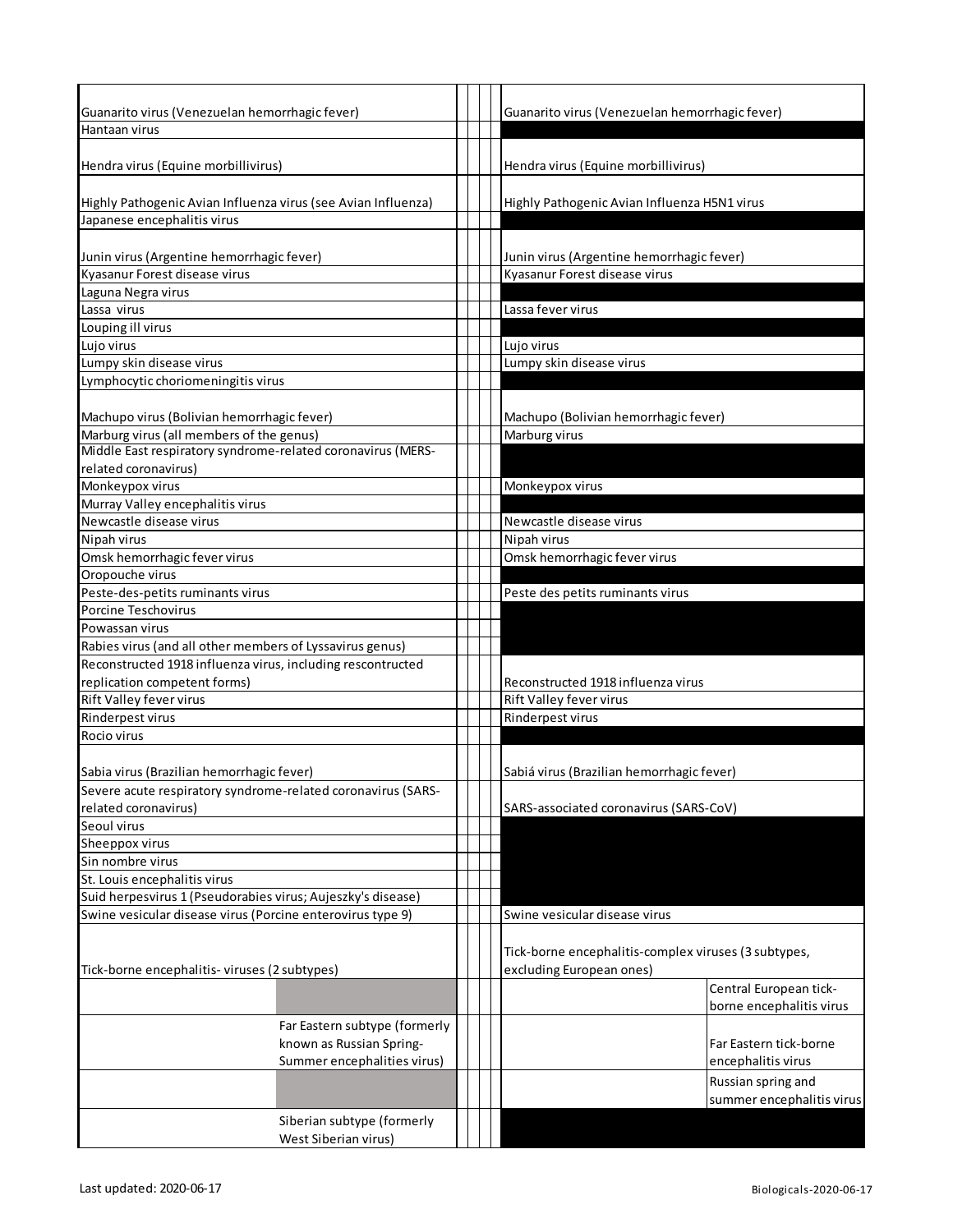| Variola virus                                                   |  | Variola major virus (smallpox virus)                    |
|-----------------------------------------------------------------|--|---------------------------------------------------------|
|                                                                 |  | Variola minor virus (Alastrim)                          |
|                                                                 |  |                                                         |
| Venezuelan equine encephalitis virus                            |  | Venezuelan equine encephalitis virus                    |
| Vesicular stomatitis virus                                      |  |                                                         |
| Western equine encephalitis virus                               |  |                                                         |
| Yellow fever virus                                              |  |                                                         |
|                                                                 |  |                                                         |
| <b>Toxins</b>                                                   |  | <b>Toxins</b>                                           |
| Abrin                                                           |  | Abrin                                                   |
| Aflatoxins                                                      |  |                                                         |
| Botulinum toxins                                                |  | Botulinum neurotoxins                                   |
| Cholera toxin                                                   |  |                                                         |
| Clostridium perfringens alpha, beta 1, beta 2, epsilon and iota |  |                                                         |
| toxins                                                          |  | Clostridium perfringens epsilon toxin                   |
| Conotoxins                                                      |  | Conotoxins                                              |
| Diacetoxyscirpenol                                              |  | Diacetoxyscirpenol                                      |
| HT-2 toxin                                                      |  |                                                         |
| Microcystin (Cyanginosin)                                       |  |                                                         |
| Modeccin                                                        |  |                                                         |
| Ricin                                                           |  | Ricin                                                   |
| Saxitoxin                                                       |  | Saxitoxin                                               |
| Shiga toxin (shiga-like toxins, verotoxins, and verocytotoxins) |  | Shiga toxin                                             |
|                                                                 |  |                                                         |
|                                                                 |  | Shiga-like ribosome inactivating proteins               |
| Staphylococcus aureus enterotoxins, hemolysin alpha toxin, and  |  |                                                         |
| toxic shock syndrome toxin                                      |  | Staphylococcal enterotoxins                             |
| Tetrodotoxin                                                    |  | Tetrodotoxin                                            |
| T-2 toxin                                                       |  | T-2 toxin                                               |
| Viscumin (Viscum Album Lectin 1)                                |  |                                                         |
| Volkensin                                                       |  |                                                         |
|                                                                 |  |                                                         |
| Fungi                                                           |  | Fungi                                                   |
| Coccidioides immitis                                            |  |                                                         |
| Coccidioides posadasii                                          |  |                                                         |
|                                                                 |  |                                                         |
|                                                                 |  |                                                         |
| <b>Plant Pathogens</b>                                          |  | <b>Plant Pathogens</b>                                  |
| <b>Bacteria</b>                                                 |  | <b>Bacteria</b>                                         |
| Clavibacter michiganensis subspecies sepedonicus                |  |                                                         |
| Ralstonia solanacearum race 3, biovar 2                         |  | Ralstonia solanacearum race 3, biovar 2                 |
| Rathayibacter toxicus                                           |  | Rathayibacter toxicus                                   |
| Xanthomonas albilineans                                         |  |                                                         |
| Xanthomonas axonopodis pv. Citri                                |  |                                                         |
| Xanthomonas oryzae                                              |  | Xanthomonas oryzae                                      |
|                                                                 |  |                                                         |
|                                                                 |  | Xylella fastidiosa (citrus variegated chlorosis strain) |
|                                                                 |  |                                                         |
| Viruses                                                         |  | Viruses                                                 |
|                                                                 |  |                                                         |
| Andean potato latent virus<br>Potato spindle tuber virus        |  |                                                         |
|                                                                 |  |                                                         |
|                                                                 |  |                                                         |
| Fungi or fungus-like pathogens                                  |  | Fungi or fungus-like pathogens                          |
| Collectotrichum kahawae                                         |  |                                                         |
| Cochliobolus miabeanus                                          |  |                                                         |
| Microcyclus ulei                                                |  |                                                         |
| Magnaporthe oryzae                                              |  |                                                         |